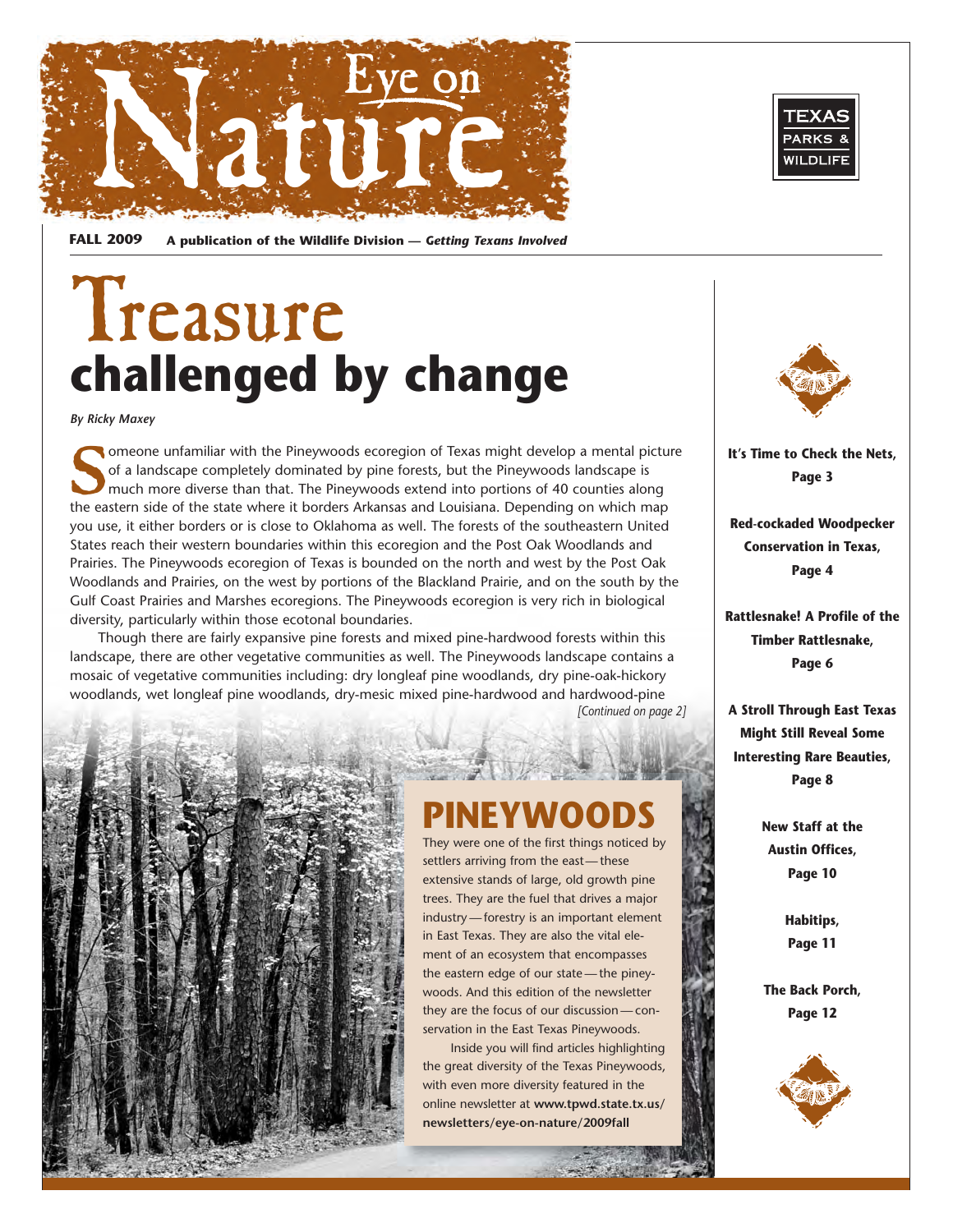Executive Director Carter P. Smith

Editor, *Eye on Nature*  Mark Klym

#### **COMMISSION**

Peter M. Holt, Chairman San Antonio T. Dan Friedkin,Vice-Chairman Houston

Mark E. Bivins Amarillo Ralph H. Duggins Fort Worth Antonio Falcon, M.D. Rio Grande City Karen J. Hixon San Antonio Dan Allen Hughes, Jr. Beeville Margaret Martin Boerne S. Reed Morian Houston

Lee M. Bass, Chairman-Emeritus Fort Worth

TEXAS PARKS AND WILDLIFE DEPARTMENT MISSION STATEMENT *"To manage and conser ve the natural and cultural resources of Texas and to provide hunting, fishing and outdoor recreation opportunities for the use and enjoyment of present and future generations."* 

 www.tpwd.state.tx.us/newsletters/. Your name You may view this publication through the TPWD Web site. Please notify us by completing a request form at www.tpwd.state.tx.us/enews/. Once verified, we will notify you by e-mail when a new version of your selected newsletter is posted at and address will be removed from the printed version mail distribution list.

#### FOR MORE INFORMATION

 4200 Smith School Rd., Austin,TX 78744, All inquiries:Texas Parks and Wildlife Department, telephone (800) 792-1112 toll free, or (512) 389-4800 or visit our Web site for detailed information about TPWD programs:

#### **www.tpwd.state.tx.us**



 In accordance with Texas State Depository Law, this publication is available at the © 2009 Texas Parks and Wildlife Department PWD BR W7000-255 (9/09) Texas State Publications Clearinghouse and/or Texas Depository Libraries.



 Arlington,VA 22203, Attention: Civil Rights Coordinator for Public Access. TPWD receives federal assistance from the U.S. Fish and Wildlife<br>Service and other federal agencies TPWD is therefore subject to Title<br>VI of the Civil Rights Act of 1964, Section 504 of the Rehabilitation<br>Act of 1973,Title Amendments of 1972, in addition to state anti-discrimination laws.TPWD will comply with state and federal laws prohibiting discrimination based on race, color, national origin, age, sex or disability. If you believe that you have been discriminated against in any TPWD program, activity or event, you may contact the U.S. Fish and Service, Division of Federal Assistance, 4401 N. Fairfax Drive, Mail Stop: MBSP-4020,

ADDRESS CHANGES: For address changes, or to be added or removed from our mailing list, please contact mark.klym@tpwd.state.tx.us. We look forward to providing the information you need to understand, appreciate, manage and conserve the natural resources of Texas for the use and enjoyment of present and future generations.

#### *[Treasure challenged by change, continued from page 1]*

forests, mesic slope and terrace forests, minor stream bottom forests, seasonally flooded river floodplain forests, semi-permanently flooded swamps, seeps and bogs and localized native grasslands. The topography of this landscape is rolling hills dissected by stream corridors and river floodplains in the north, flattening out as it reaches the coast. Uplands are dominated by species such as longleaf pine, shortleaf pine, post oak, red oak, white oak and black hickory. On terraces, lower slopes and bottomlands species such as loblolly pine, American beech, southern magnolia, willow oak, water oak, green ash and water hickory are common. Swamps and wetlands provide habitat for bald cypress, redbay, water tupelo, Planer tree and common buttonbrush. Native grasslands are dominated by species such as little bluestem, big bluestem and Indiangrass.

This beautiful mosaic of vegetative communities changes in character with changes in climate, soil types and land forms. There is constant interplay between temperate and tropical climates in this region of convergence that results in weather-related events such as flooding, fire, tornadoes and hurricanes. These events, the forces of water, wind and fire, and the physical characteristics of the land itself create a dynamically changing mosaic of vegetative communities across the landscape. Many of the vegetative communities, though, are striving to achieve natural succession — changing over time in response to these events, or interruptions, as they have for centuries. Anyone who has worked with me in the field has heard me lament a desire to be able to go back in a time machine and see this landscape before the impacts of European settlement of the

> region. Though our Pineywoods landscape is still beautiful, I think we had native forest and grassland communities that would rival any in the eastern United States.

The Pineywoods ecoregion has a very colorful history dating back first to the Native Americans. The earliest people of record included the Caddoan Indians, who had a village-based society that combined hunting and gathering from the forests, clearing land for agricultural crops and *[Continued on page 9]*  **Gulf Coast Prairies and Marshes Blackland Prairies Post Oak Woodlands and Prairies Pineywoods**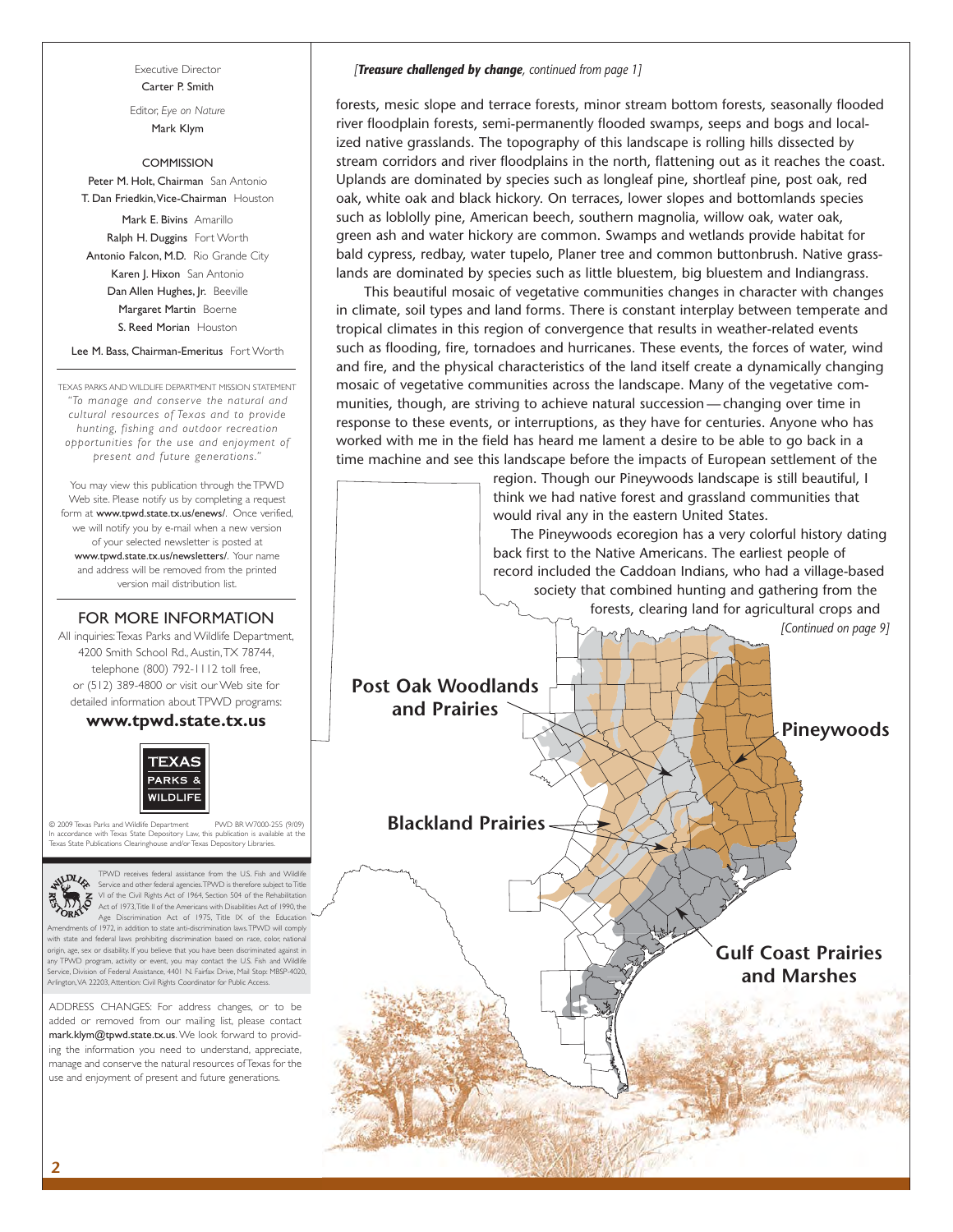## **Rafinesque's Big-ear Bat Conservation in the Texas Pineywoods**

## It's time to check the nets

*By Christopher E. Comer* 

" It's time to check the nets," says<br>Leigh Stuemke, Stephen F. Austin<br>State University (SFASU) graduate<br>student and bat researcher. Dutifully, the It's time to check the nets," says Leigh Stuemke, Stephen F. Austin State University (SFASU) graduate four biologists present hitch up our chest waders, turn on our headlamps and stomp off into the East Texas night. Mylea Bayless from Bat Conservation International (BCI) in Austin is the first to arrive with her spotlight at the stagnant pond about 75 meters from the truck. "Nothing in this net," she calls from out of the darkness. I play my headlamp over the 6-foot-tall, 12-footwide stretch of fine nylon mesh in front of me. A tiny, struggling, furry ball is visible in the net about a foot from the water's surface. "Hey, we got one. Looks like a Seminole bat." I am referring to *Lasiurus seminolus*, one of the more common bats resident in this densely forested part of the state. Then we can hear the excitement in Leigh's voice: "We've got a CORA! No, two CORAs." She is referring to our target species, the far less common *Corynorhinus rafinesquii* or Rafinesque's big-eared bat. Fifteen minutes later we meet back at the vehicle with Laurie Lomas, the U.S. Fish and Wildlife Service biologist responsible for the Trinity River National Wildlife Refuge, where we are working, to examine our catch. Rafinesque's bigeared bats are both uncommon and dif-

ficult to catch, so it is rare to handle more than one caught in mist nets on one evening. But the truth is that we are cheating a bit— a group of 50 or more bats roosts regularly in a nearby abandoned home. Before the night is over, we have captured 11 CORAs and one southeastern bat (*Myotis austroriparius*), a secondary target species. Though they did not appear to appreciate the honor, those bats were the first subjects for a research project examining the ecology of these poorly understood mammals in East Texas.

Of the 11 bat species native to the Pineywoods, the Rafinesque's big-eared bat and, to a lesser extent, the southeastern bat are among the most vulnerable to long-term population declines. These species are closely associated with mature bottomland hardwood forest, primarily because of their habit of establishing maternity roosts in large, hollow trees, especially black gum and tupelos (*Nyssa sylvatica* and *Nyssa aquatica*). Forest biologists estimate that over 75 percent of the original bottomland hardwood forest in the southeast has been lost or degraded. Threats include timber harvest, urbanization, reservoir construction, and conversion to pastures or other agricultural uses. Because of this loss of habitat, perceived declines in abundance, and a general lack of knowl-

### **DID YOU KNOW?**

**The Pineywoods of East Texas are home to 11 bat species.** 

**Some bats make their homes in hollow trees.** 

edge about its ecology, the Rafinesque's big-eared bat is protected in most states across the southeast. In Texas it is listed as threatened by the Texas Parks and Wildlife Department (TPWD).

Adding to concerns about this species is our poor understanding of their ecology, habitat requirements, and even distribution within their range. Thankfully, biologists have recognized the need for more information, and research projects are currently underway in several states in the species' range. One of the most comprehensive is currently ongoing at SFASU using funds from TPWD. Along with others from across the region, the bats from Liberty County were fitted with radio transmitters to allow us to track them to their roost sites and learn about their ecology and movements. We are also using various techniques to survey promising areas of bottomland hardwoods in East Texas for these bats. Acoustic

*[Continued on page 5]*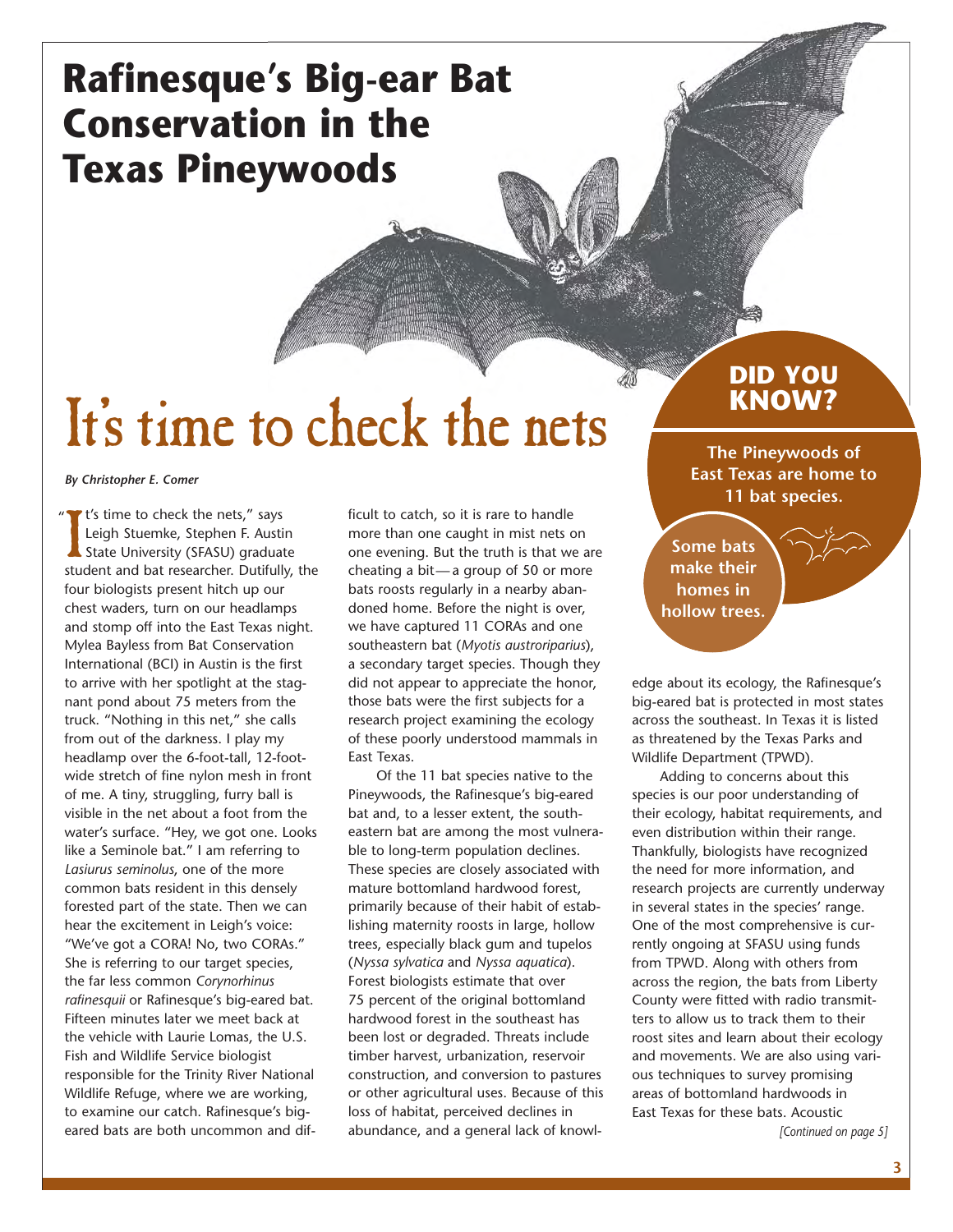## Red-cockaded Woodpecker **Conservation in Texas**

#### *By Donna Work*

ast Texas is the western-most range of an endangered bird that has very interesting home-building habits and If is particular about the condition of its "neighborhood." The red-cockaded woodpecker (RCW) inhabits areas from East Texas and Southeast Oklahoma across the South to the East Coast. These woodpeckers prefer open, mature pine forests. Each RCW group needs 100 acres or more of continuous mature pine stands depending on the condition and quality of habitat available.

Red-cockaded woodpeckers construct their roosting and nesting cavities in live pine trees. After the cavity is completed, the woodpeckers create resin wells around the cavity entrance, allowing fresh sap to flow each day. This serves to deter their major predator, the rat snake.

These birds live in family groups consisting of a mated male and female and helpers. There is only one breeding pair per group. All members of the group help build cavities, defend the territory, incubate eggs and feed the young.

Most red-cockaded woodpeckers in Texas can be found on national forest lands. They also reside on forest industry lands, state forests and non-industrial private lands. All four of the national forests in Texas have red-cockaded wood-

peckers that can be viewed by the public. The W.G. Jones State Forest, south of Conroe, and the I.D.

Fairchild State Forest, between Rusk and Palestine, also house RCWs.

A recovery plan for the endangered RCW is underway across the South, including habitat management, monitoring of populations, and translocation (moving from one site to another) of juvenile RCWs where needed.

*[Continued on page 5]* 

#### **DID YOU KNOW?**

**Some Texas woodpeckers make their homes in living trees. These woodpeckers also use sap from these trees as a primary defense against predators.**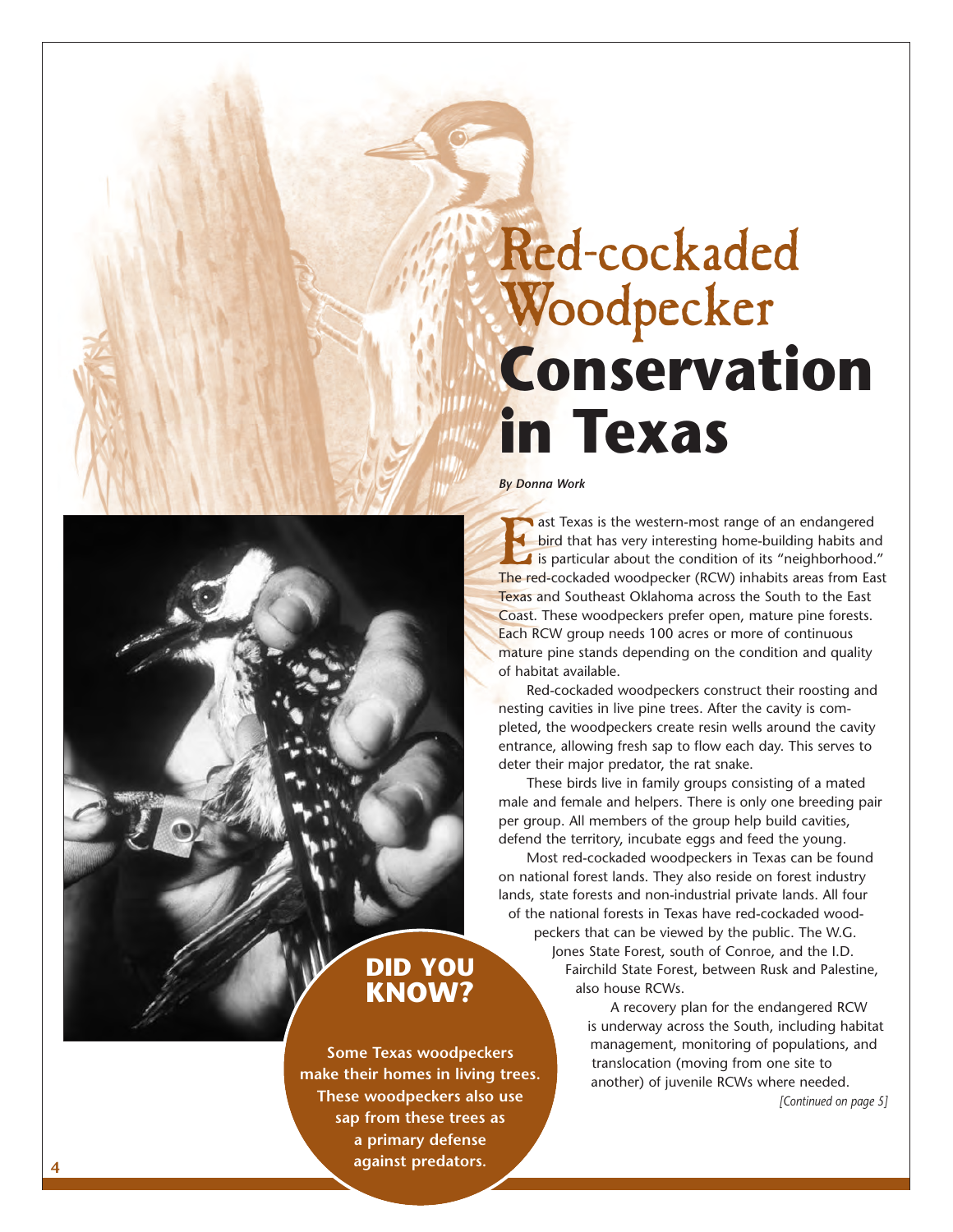#### *[Red-cockaded woodpecker conservation in Texas, continued from page 4]*

The *Recovery Plan for the Red-cockaded Woodpecker* (**www.fws.gov/rcwrecovery/**), a document of the U.S. Fish and Wildlife Service, provides guidance and policies in managing for the recovery.

Habitat management practices that benefit the red-cockaded woodpecker include: thinning dense pine stands; prescribed burning; leaving hundreds of acres of continuous mature stands; and reduction and control of midstory (dense undergrowth). Artificial cavities can be installed to provide immediate roosting and nesting cavities. Recruitment stands to allow for new groups to form and replacement stands to provide replacement territories for RCWs displaced by some catastrophe can be maintained. Population enhancement comes in the form of translocations and augmentations — moving extra birds from one place to another and pairing up unrelated single birds.

These management practices are being used in East Texas. On lands inhabited by RCWs, biologists monitor RCW habitat and populations year-round, ensuring there is sufficient habitat and roosting/nesting trees for the woodpeckers. They monitor RCWs closely before, during and after breeding season to determine group numbers and population dynamics. Translocation cooperatives consisting of biologists from federal and state agencies, timber companies and others meet annually, developing strategies to move RCWs between groups to help build populations.

State and federal cost-share programs are available to help landowners provide sufficient quality habitat for RCWs on private lands. Most of the timberland in East Texas is owned by non-industrial private landowners. These lands are considered important in the recovery of the RCW by providing foraging and nesting habitat, even if only temporarily. The voluntary Safe Harbor program of the *Regional Habitat Conservation Plan for the Red-cockaded Woodpecker on Private Land in the East Texas Pineywoods* encourages private landowners to manage their property in ways that produce habitat for RCW without fear of additional responsibilities under the Endangered Species Act. See **http://texasforestservice.tamu.edu/main/popup.aspx?id=1372** for information on the Safe Harbor program.

Harvesting of timber is compatible with RCW management. Harvesting methods that favor leaving enough of the large, old pines as well as planning for an ongoing supply of older pine trees are acceptable.

**Donna is a biologist with the Texas Forest Service out of Lufkin. She is working on the Best Management Practices Project, the Forest Stewardship Program and with red-cockaded woodpeckers on state and private lands.** 

**For more information on the red-cockaded woodpecker, go to:** 

**http://www.tpwd.state.tx.us/landwater/land/ habitats/pineywood/endangered\_species/ rcw\_life\_history1.phtml** 

**http://www.tpwd.state.tx.us/publications/ pwdpubs/media/pwd\_bk\_w7000\_0013\_ red\_cockaded\_woodpecker.pdf** 

**http://www.tpwd.state.tx.us/publications/ pwdpubs/media/pwd\_bk\_w7000\_0361.pdf** 



#### *[Rafinesque's big-eared bat conservation in the Texas pineywoods, continued from page 3]*

monitoring uses specialized equipment to identify the unique echolocation calls bats make to navigate and locate insect prey in the dark. Another survey method is simply sticking our heads into hollow trees and searching for bats. Our data suggest sparse but stable populations of both bat species in East Texas.

In response to concerns about the long-term future of these bottomland hardwood bats, BCI and the Southeastern Bat Diversity Network are currently preparing a comprehensive conservation and management plan for Rafinesque's bigeared bats and southeastern myotis. The most important conservation measure is the conservation and wise management of our remaining large tracts of bottomland hardwood forest. The bottoms associated with the major rivers of the region are critical to the future of Rafinesque's bigeared bats. In areas where there are few large trees suitable for roosts, these bats will roost in manmade structures such as houses, bridges and culverts. Of 20 known roosts for these species in the state, half are in structures. Several are in old, abandoned homes or buildings like the one at Trinity River. These roosts need to be preserved by strengthening the existing structures or providing alternative roost sites. BCI has developed a successful tower design for these bats, with several currently in use across the southeast.

The bottomland hardwood forests of East Texas support a unique and diverse wildlife community that has declined significantly in the last 100 years. In addition to bats, wildlife of these bottomlands include other rare or declining mammals such as Louisiana black bears, birds such as prothonotary and Swainson's warblers, and herptiles such as timber (canebrake) rattlesnakes. Long-term persistence of these species depends on wise use and conservation of these resources. Next time you are fortunate enough to spend a summer evening in one of our remaining bottomland forests, keep your eye out for bats.

**Dr. Christopher Comer is a professor at Stephen F. Austin State University in Nacogdoches, where he is overseeing research on Texas bats.**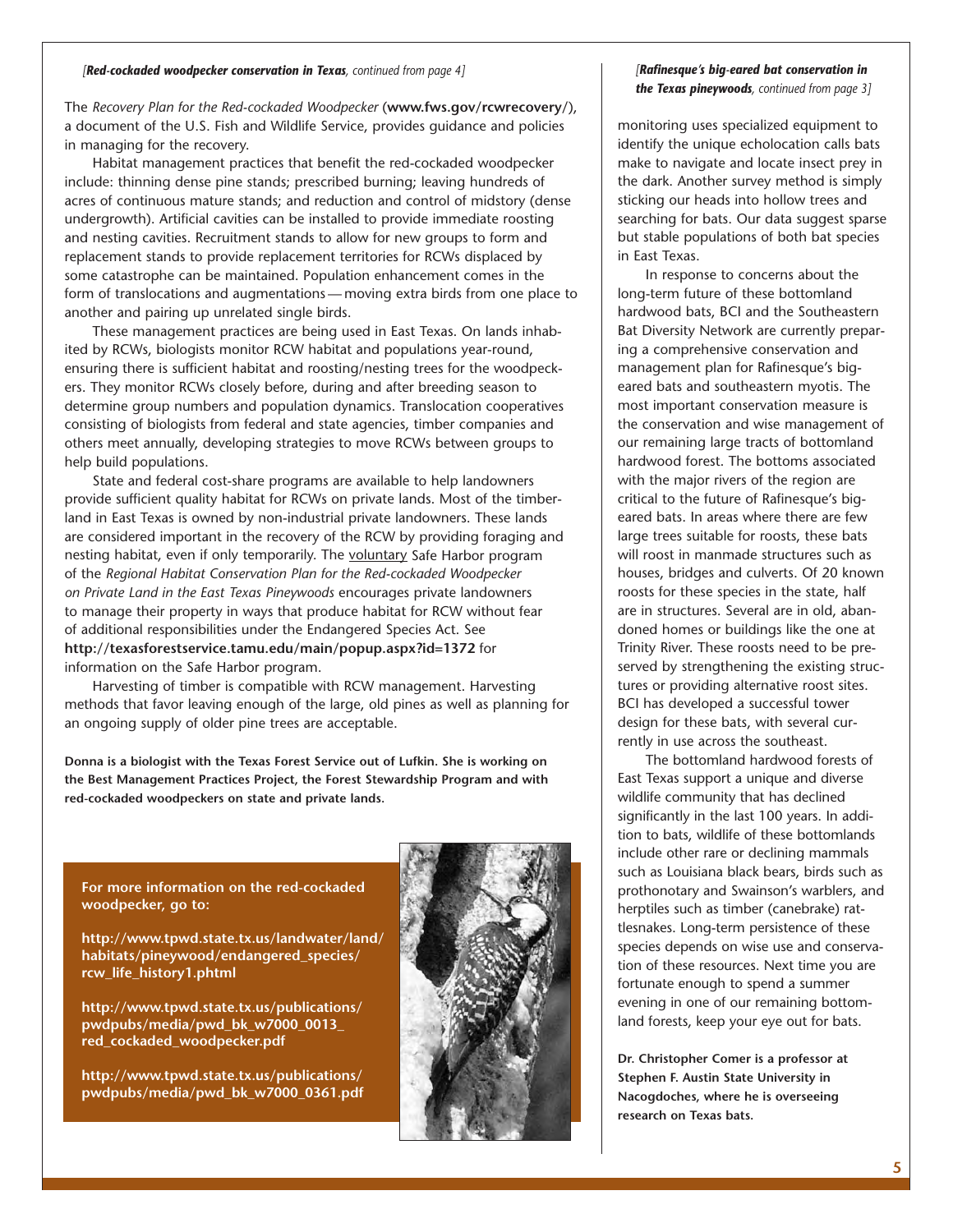# Rattlesnake! **A profile of the timber rattlesnake**

*By Keith Aguillard* 

## **Personal Accounts**

It was the spring of 2005 when I received a call from a neighbor about a snake in his yard. I later identified the snake as a timber rattlesnake. I had lived on my 15-acre property for three years at the time and had noticed copperheads, coach whips, eastern hognose and Texas rat snakes, but not rattlesnakes of any kind. The next April, I saw a juvenile timber rattlesnake within 50 feet of my residence, and was pleased to know that I had help in controlling the rats and mice. Five days later, another rattlesnake was seen and later that summer, a third. Several were noticed in subsequent years on or near my property.

Over the years, rats and mice have destroyed more of my personal property than I care to recall. The greatest account was September 2006, when

I discovered that rats had chewed into the fire wall of my vehicle and built a nest under the hood. This was all done in the five days since I had last moved the vehicle. It was apparent that I needed a natural predator of the rodent on my property to keep numbers in check. The timber rattlesnake was the perfect ally!

## **Range and Habitat**

The timber rattlesnake inhabits the eastern U.S., from Maine south to the Florida Panhandle and west to Wisconsin, including the eastern third of the state in Texas.

Its preferred habitat is rugged terrain in deciduous forests, including the piney woods and river bottomlands of the southeastern U.S.

## **Hunting Behavior and Diet**

Their most important food item is rodents, with an occasional bird, reptile or amphibian also being taken. A stealth hunter lying in wait near a rodent run or log, the snake immobilizes its prey with venom which later aids in digestion. Diurnal in early spring and late fall, the snake is almost exclusively nocturnal during hot summer months.

## **Identification**

This snake is typically heavy-bodied with a base color of fleshy to pinkish-gray hues accented by dark chevron-shaped cross bands which break up toward the head to form a row of darks spots down the back and sides. The last few inches of the tail is solid black ending with the *[Continued on page 7]* 

## **DID YOU KNOW?**

**Rattlesnakes use their rattles to warn a potential predator of their presence. There are other snakes that shake their tails in the dry leaves, imitating the rattlesnake warning.** 

**6** 

**Reportedly, the venom of a black widow spider is 15 times more toxic than the venom of the prairie rattlesnake.**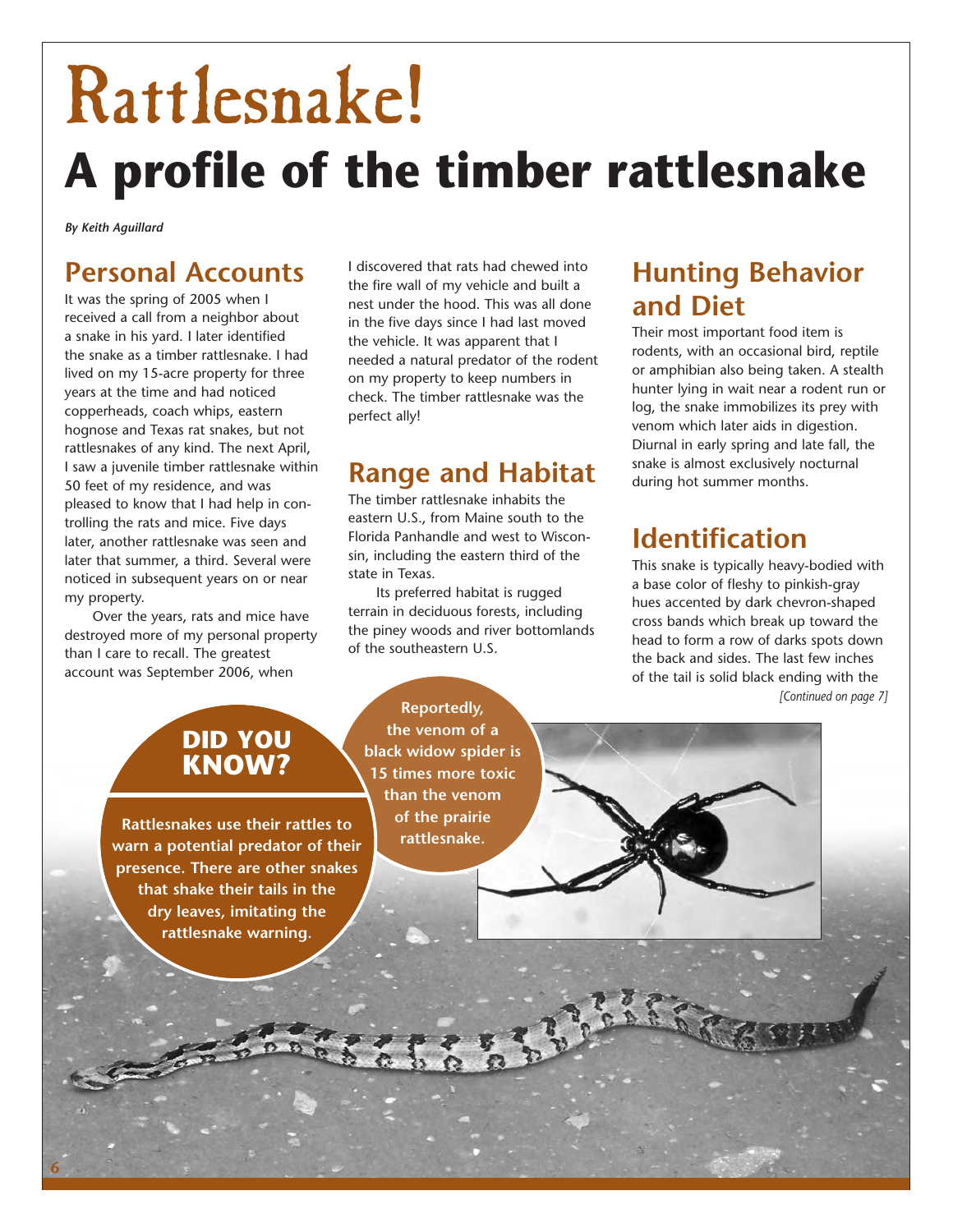#### *[A profile of the timber rattlesnake, continued from page 6]*

rattles. A very distinct rust-colored stripe runs along the entire ridge of the backbone. The scales are strongly keeled, giving the snake a rough appearance. Three to five feet in length is the average, and the snake can be very thick in circumference, especially older males.

Although classified as the timber rattlesnake (*Crotalus horridus*) of the eastern U.S., some folks identify the southern population as a subspecies called the canebreak rattlesnake (*C. h. atricaudatus*).

### **Reproduction**

Eggs are fertilized and incubated within the abdomen of the female for about six months, and the young emerge in a membranous sac in late summer. A young snake is 8–12 inches long, a lighter version of the adult, with a single rattle segment called a button. Days after birth it sheds its skin and has a new rattle. Young snakes are fully equipped with fangs and venom.

This snake reaches sexually maturity three to four years later, and the females breed on average every third year. Reproduction rates are rather slow when compared to species that reproduce annually.

### **Temperament**

Timber rattlesnakes are reclusive by nature. In my encounters with the snake, I have found it to be very docile, timid, and non-confrontational when compared to copperheads, cottonmouths and the squatty pigmy rattlesnake. The snake's first attempt at defense is to remain absolutely motionless. If that doesn't work, it might try the rattle warning, but is more likely to try to escape. Unfortunately, it is an easy snake to get the first jump on, making it an easy target for predators including the

coyote, bobcat, fox, raccoon, feral cat, snake-eating snakes, birds of prey and human persecutors.

### **Status**

It is state-listed as threatened in Texas. Most states within the range of the timber rattlesnake have some protective listing. More protection is needed to be effective in curtailing further population decline.

Pollution, habitat loss and fragmentation are the main threats facing the timber rattlesnake. Along with this, indiscriminate persecution due to historical myths, black market pet trade and lack of education — especially about the role of all snakes in the ecosystem contribute to the decline of the species.

All snakes are our allies in controlling rodents. Please help protect timber rattlesnakes — your ally, not your enemy. The timber rattlesnake is a handsome snake, working while you rest, helping to control your pest population. Quietly it slips away if confronted, and asks for nothing in return but to be left undisturbed to hunt for food, reproduce and maintain a comfortable environment. You can create habitat for your snakes by maintaining brush piles and rock piles, preserving animal burrows, or even creating your own manmade burrows, which may be used as hibernation den sites.

### **Avoid a snake bite**

Never pick up or handle a snake. Look into flowerbeds, clumps of weeds and thick brush before putting your hand or foot there. Use a flashlight when moving about after dark. When you encounter a snake, detour and allow the snake to move undisturbed. Always move away slowly, since snakes have poor eyesight and quick movements may trigger a strike. Remember, a snake's first defense is to retreat. Allow that to happen.

## **Sightings**

Its ability to blend into its surroundings, its habitat preference of deep forests, and its nocturnal behavior make sightings of this snake uncommon. Increasing fragmentation of the forests and ensuing development are resulting in more sightings being reported in the urbanwildland interface, usually resulting in loss of the snake.

I have encountered the snake in the East Texas Pineywoods, from Montgomery County to the Sabine River, as well as Southwestern Louisiana. Some of my encounters included road kills, as well as those shot and left by hunters, hikers, cyclists, etc. In interviewing outdoor enthusiasts, I have come to realize that sightings are not totally uncommon, given ideal habitat and geographic location. Mr. Buddy Hollis, naturalist for the Newton County Chamber of Commerce, has seen a dozen in Newton County in the last 10 years. In late March 2004, he saw four different rattlesnakes sunning on the gravely road near the Azalea Canyons. He has had half a dozen sightings in Martin Dies State Park — two near the Canyon Lands in Tyler County and one in Hardin County across the creek from Village Creek State Park. Mr. Chris Lena with TPWD has encountered half a dozen three in Martin Dies, Jr. State Park where he worked previously and three in Panola County on private property.

People working in the timber cruising and harvest business often encounter timber rattlesnakes — too often with devastating outcome to the snake.

**Keith is a wildlife biologist working out of Fred, Texas.** 

### **DID YOU KNOW?**

**In the 1950s rats devastated the bird population of the Queen Charlotte Islands, British Columbia Coast, Canada.** 



**Snakes typically will not ambush you, but rather will either retreat or warn you. Spiders, scorpions, ants, wasps, hornets and yellow jackets give you little or no warning to retreat or protect yourself.**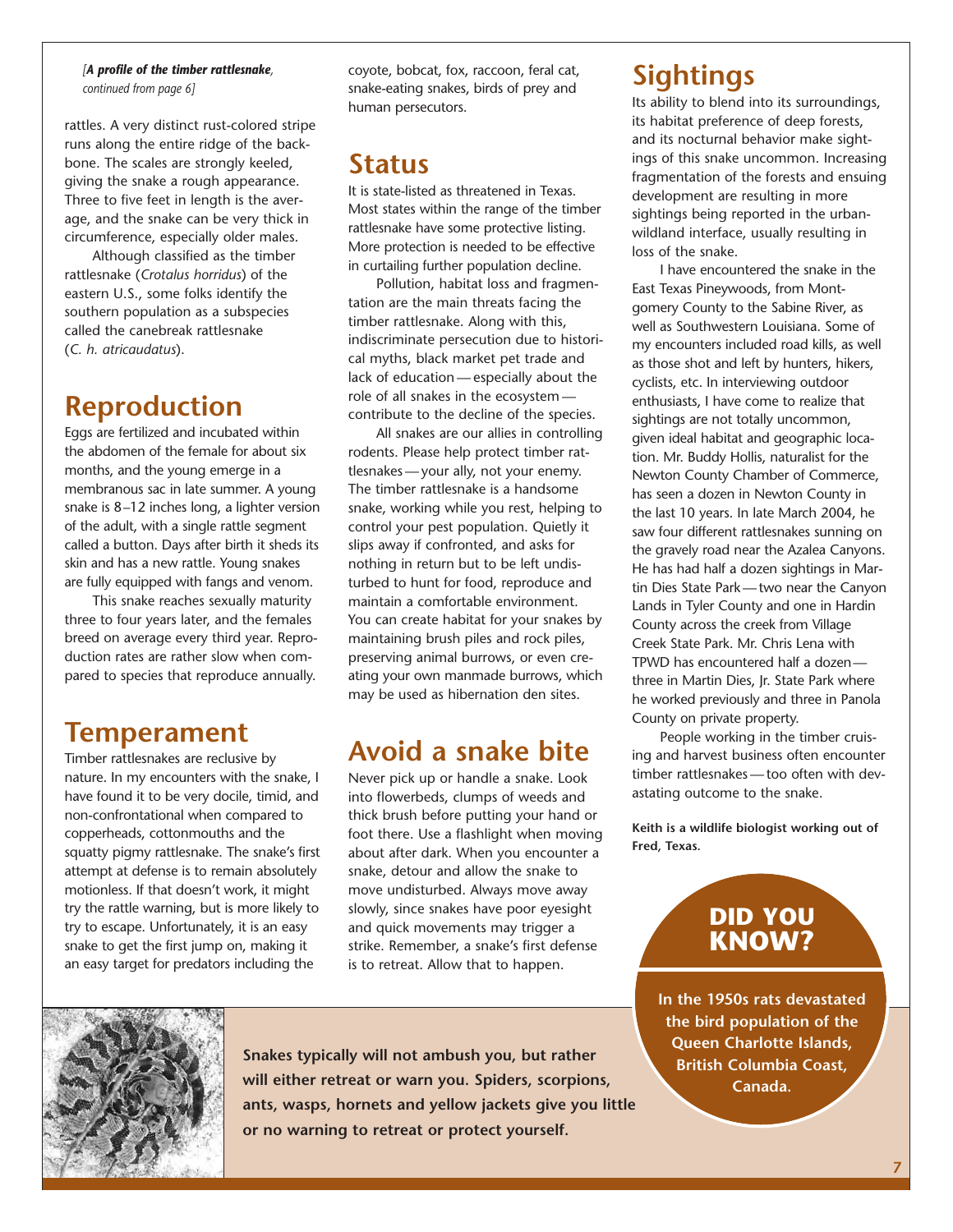## **A stroll through East Texas might still reveal some interesting**  Rare Beauties

*By Anita Howlett* 

leisurely stroll through the forests and savannahs of East Texas truly is a very rewarding<br>experience. Varied in topographic and geologic attributes, some areas boast plant com-<br>munities and species biodiversity that rival experience. Varied in topographic and geologic attributes, some areas boast plant communities and species biodiversity that rival world famous biopreserves. While admiring towering southern yellow pine species (loblolly, slash, shortleaf and longleaf), stately American beeches, and enormous southern magnolias, take time to look on the forest floor. There, if you have timed your forest stroll just right, you may encounter some of nature's most beautiful and alluring plants: orchids. Each unique in habitat requirements and insect pollinators, orchid gems can be found on undisturbed lands throughout the world. East Texas is home to over 20 species, and orchid representatives grow here in just about every plant community. Some grow only on wet and seeping, shady slopes in association with baygall plant communities. The yellow fringed orchid (*Platanthera ciliaris*), perhaps one of the best-known members of its genus, prefers these acidic slopes. Large butterflies of the swallowtail family appear as the main perpetrator in this orchid's pollination scheme. A visually similar species by the name of Chapman's fringed orchid (*Platanthera chapmanii*), although not uncommon in Florida, is considered quite rare in East Texas, and is on many orchid watchers' checklists.

One wonders what could possibly cause all these beautiful wildflowers' rarity. Many plants face threats of habitat fragmentation, disturbance, overgrowth by both native and exotic species, and sheer habitat destruction through deforestation. Declining numbers of insect pollinators add to the not-so-sunny future. Collectors and poachers armed with trowels and shovels often choose the most uncommon and rare species, wanting to claim a rarity for themselves, or placing them on the auction block. Wild collected orchids seldom acclimate to "captivity," though, as *ex situ* growing attempts cannot possibly replace wild growing conditions. All of our native orchids require and live in harmony with symbiont soil-dwelling fungi, and the intricacy of this symbiosis is, at best, difficult to replicate. Their elusive nature and picky method of site selection might be the orchid's best defense against extirpation. National and private preserve managers reluctantly reveal known orchid sites, fearing the information may get into the wrong person's hands.

Scientists, researchers, and orchid and native plant aficionados have noticed a sharp decline in wild populations, and several conservation projects are now in place to help ensure the plants' survival for future generations to see. The southern lady's slipper

orchid (*Cypripedium kentuckiensis*), the largest flowering specimen and increasingly rare member of lady's slippers, enjoys the attention of several organizations, whose missions include reproducing and raising seedlings to eventually be relocated into national forests. Through artificial pollination, seed stock collections and in-vitro rearing, Stephen F. Austin State University's Department of Biology in Nacogdoches is growing over 300 seedlings. The Central Louisiana Orchid Society (CLOS) and Houston Orchid Society (HOS) both have Cypripedium Restoration Committees that have grown over 800 small plants, while the HOS is currently "parent" to around 120 small plants. The goal is for volunteers to reintroduce these plants into East Texas in the spring of 2010. The Center for Plant Conservation (CPC) has partnered with Mercer Arboretum and Botanic Gardens to create and maintain a National Collection of Endangered Plants via plants and stored seed material. Mercer Arboretum works to collect seed pod material of the southern lady's slipper, Navasota ladies' tresses and Chapman's fringed orchids, and is instrumental in the preservation of southern rein orchids (*Platanthera flava* var. *flava*).

For more information on efforts to conserve orchids, see Anita's online article at **www.tpwd.state.tx.us/newsletters/eye-on-nature/2009fall** 

**Anita is a naturalist based out of Jesse H. Jones Park & Nature Center in Humble. She works extensively with our native orchids.** 

**DID YOU KNOW?** 

**The East Texas Pineywoods is home to more than 20 species of orchid, some of which can be found nowhere else in the world.** 

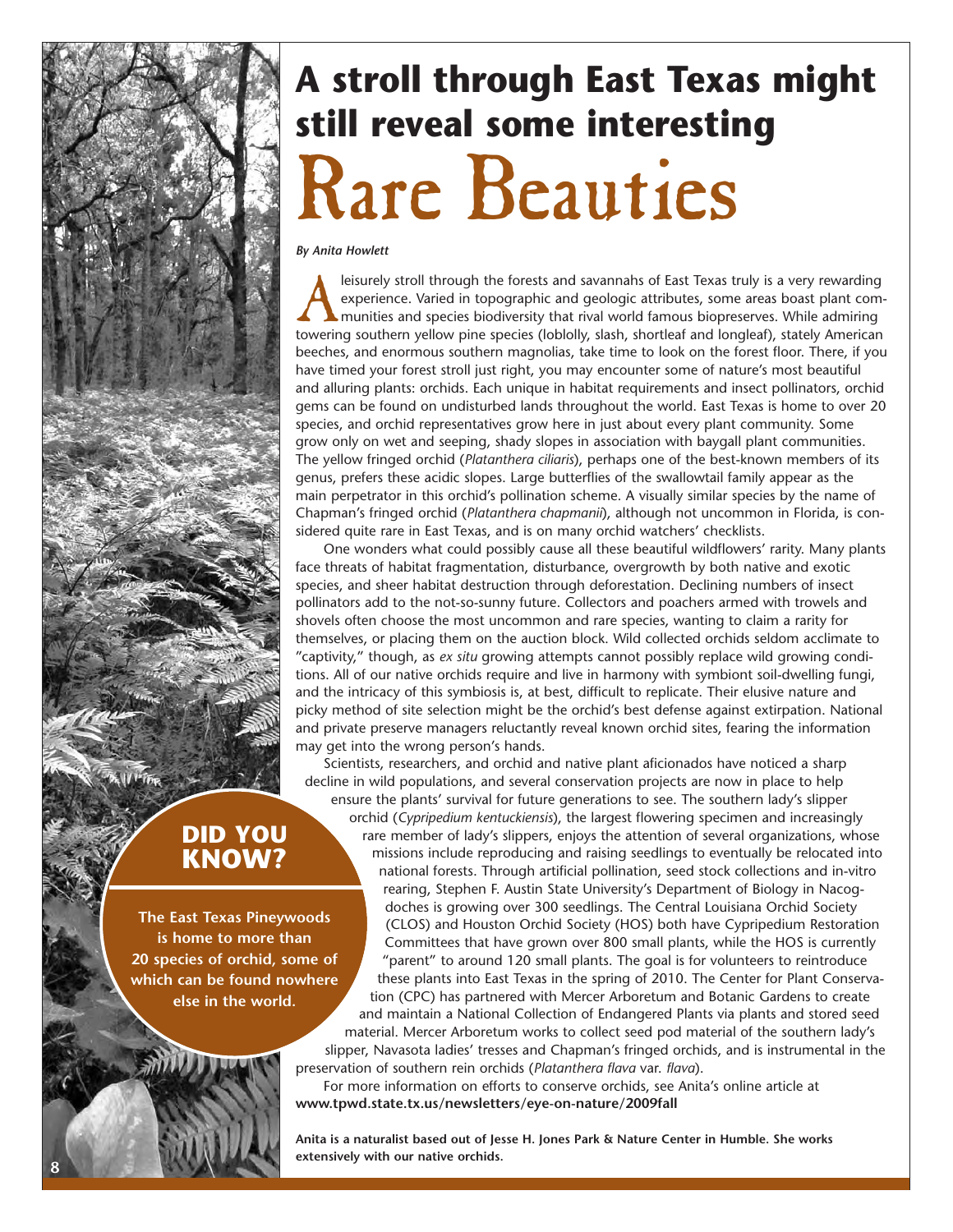#### *[Treasure challenged by change,*

*continued from page 2]* 

villages, and setting fires to improve travel and hunting conditions. There are a number of towns in the region that were originally Caddoan Indian villages, and are among the oldest towns in America. Accurate accounts of the impacts of these peoples on the landscape are few, and natural vegetative communities across the landscape remained mostly intact.

Exploration and settlement by European settlers over the past few centuries have highly impacted and changed the Pineywoods landscape at a regional scale. These waves of settlers started when explorers from Spain travelled the landscape setting up garrisons and missions to facilitate settlement of the region. Since that time, this part of the state has been part of six nations: Spain, France, Mexico, Republic of Texas, the Confederacy and the United States. The history of settlement of this region goes back as far as any in the United States. These settlers, regardless of nation, were looking for broad expanses of land to establish an agrarian society based primarily on the production of row crops including cotton. Any property that could grow crops was converted to do just that, and entire vegetative communities were altered and removed. Some soils that were too harsh for agricultural crops produced lumber, but the logging of those forests was whole-scale with little regard for reforestation. The fact that vegetative communities were able to survive this period makes a bold statement about the recuperative capabilities of these lands, and the favorable climate for plant growth within the region.

More recent forces of change, since the early 1900s, have included oil and gas exploration and production, conversion of large tracts of forest lands to pastures for cattle production, inundation of large expanses of bottomland hardwood forests to create reservoirs, and the ever-increasing urban and rural sprawl associated with a growing human population. In addition to the sprawl associated with population growth, there is a tremendous amount of landscape being converted into highways, rail lines, manufacturing facilities and other infrastructure.

One force of change that has been associated with the growth of the human population from the initial forays of the Spaniards to the present is the ever-increasing number of non-native invasive animal and plant species that have been introduced by humans. Their destructive, severe and costly impact on native animal and plant species and human infrastructure is a force that will have to be recognized. Some of these species in the Pineywoods include: feral hogs, feral cats, feral dogs, fire ants, Rasberry crazy ants, Chinese tallow, Japanese climbing fern, kudzu, hydrilla, elodea and giant salvinia. Though there has been much effort aimed at control of these pests, their impacts on the landscape continue to increase.

Efforts to conserve and manage the natural resources of the Pineywoods landscape are better focused on multiple use and sustainability, and great strides are being made to utilize resources while assuring their existence for future generations. Approximately one-third of this landscape was owned by timber companies until recently. Since these companies divested themselves of these lands, most have been acquired by timber investment management organizations and managed for investment funds under the sustainable forestry initiative similar to that of the previous landowners.

The challenge for the Pineywoods as it continues to be subdivided into an increasing number of smaller parcels is to conserve native vegetative communities and the habitats for native animals and plants within a continually altered and fragmented landscape. How do we create significant blocks of habitat with corridors of connectivity across the landscape? There are many creative opportunities for landowners to manage their lands for conservation purposes. Many of these are discussed by Linda Campbell in the Back Porch article. There are similar opportunities available through non-governmental and private-sector programs such as conservation easements, mitigation banking and carbon sequestration programs, many of which allow the landowners to conserve natural resources while making a profit on their land.

There are numerous places to participate in a wide variety of recreational pursuits, nature study and ecotourism within the region. There are national



forests, a national preserve, national wildlife refuges, Army Corps of Engineers properties adjacent to public trust reservoirs, state parks, state wildlife management areas, state forests, numerous community and county conservation lands and parks, and many conservation properties owned by non-governmental entities. There are numerous private landowners who are fully engaged in management of significant private properties for conservation and recreation purposes as well, and this seems to be increasing as the baby-boomer generation continues to retire. Many of these landowners and private entrepreneurs are creating opportunities for outdoor recreation, nature study and ecotourism in the private sector as well. In addition, there are numerous public, private and non-governmental conservation organizations that are organized to facilitate educating the public about conservation issues, participating in public land-use planning procedures, and actually funding conservation projects on both private and public lands.

In closing, the Pineywoods of East Texas provides a beautiful landscape for the citizens of Texas to escape from the hectic challenges of daily life, and numerous opportunities to experience a rich heritage of native animal and plant species and a variety of native forest and plant communities that will surely enrich the lives of those who experience them. For those who desire to conserve and restore natural resource values on private lands, there is much opportunity to make significant contributions, and to leave a conservation legacy.

**Ricky is the diversity biologist in East Texas working out of Karnack.**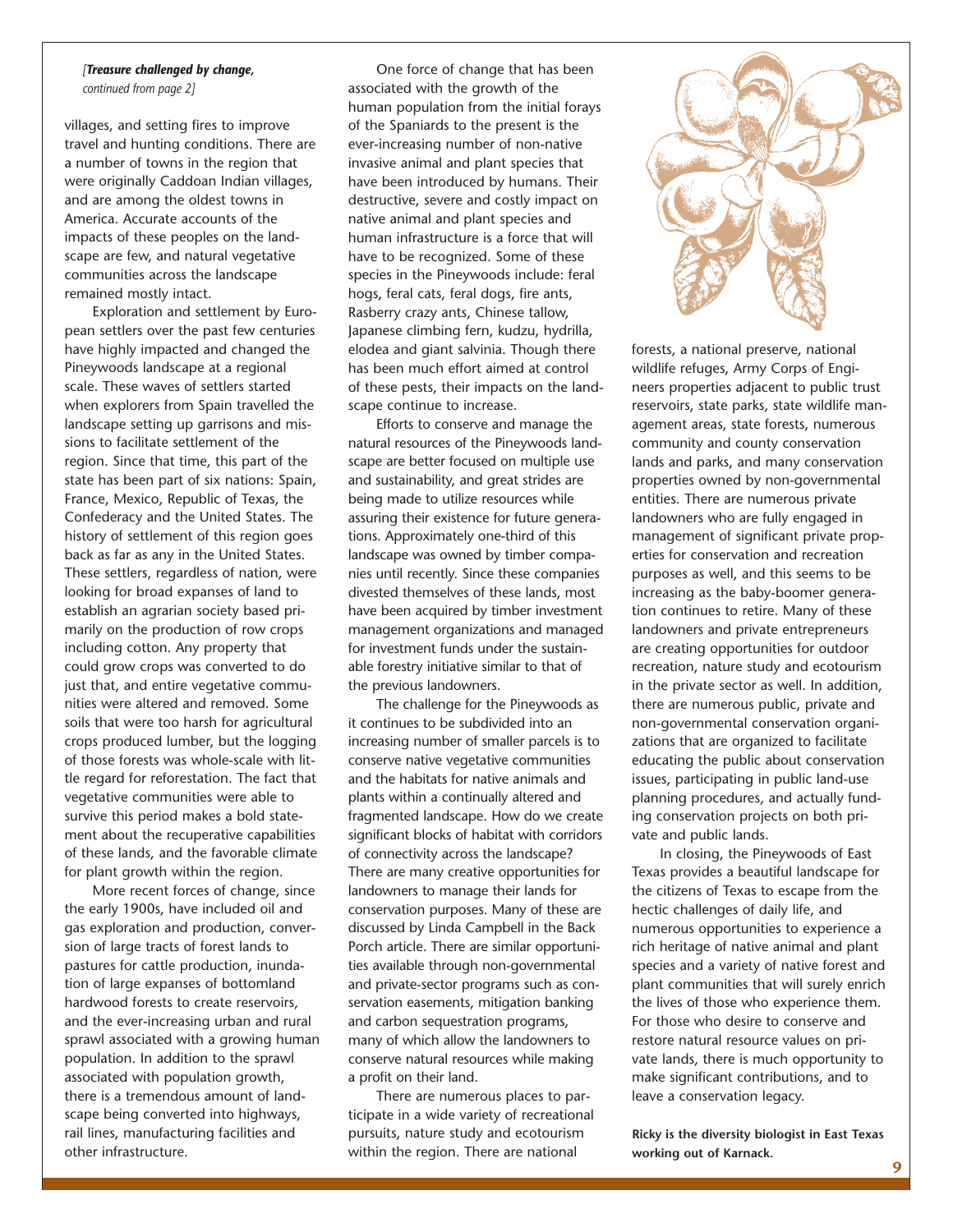#### *[The Back Porch, continued from back page]*

Over the past 15 years, the conservation community has witnessed the success of incentive-based programs for landowners. TPWD implemented a number of programs to engage landowners' interest in habitat enhancement. The Landowner Incentive Program (LIP), developed in Texas in 1997, was the first incentive-based program for rare species (**www.tpwd.state.tx.us/lip**). Most rare species inhabit privately owned and managed lands in Texas. Incentive programs to assist landowners in managing rare species can have a direct and positive impact on their conservation. LIP provides financial and technical assistance to landowners to conserve rare species and support the Texas Wildlife Action Plan (**www.tpwd.state.tx.us/twap**). The LIP program is flexible and open to all private landowners who have a desire to manage for targeted species of concern on their land.

The Managed Lands Deer Program (MLDP) is an incentive approach designed to appeal to landowners interested in quality deer management. The program allows landowners involved in a TPWD-approved management program to have the state's most flexible seasons and increased harvest opportunities for white-tailed and mule deer (**www.tpwd.state.tx.us/ business/permits/land/wildlife\_management/mldp/**). The MLDP program is incentive based and habitat focused.

Wildlife professionals believe that the greatest threats to wildlife in Texas are habitat loss and fragmentation due to population growth and changing land uses (**www.texaslandtrends.org/index.aspx**). Land fragmentation influences present real challenges for resource conservation. One promising solution comes through the efforts of landowners working together to conserve and enhance their land for the benefit of wildlife. Wildlife management associations are landowner-driven groups formed to improve wildlife habitats and associated wildlife populations. Over 250 associations are operating in Texas today (**www.tpwd.state.tx.us/wildlifeassn**).

Partnerships are increasingly important in achieving natural resource conservation on private lands in Texas. TPWD actively works with partners such as The Nature Conservancy, Environmental Defense Fund, Ducks Unlimited, Quail Unlimited, National Wild Turkey Federation, Texas Wildlife Association,

Audubon, the U.S. Fish and Wildlife Service and NRCS to leverage funds and technical assistance on projects. In addition, there is growing interest in long-term conservation tools such as conservation easements. Favorable national legislation and educational efforts have contributed to over 500,000 acres of land under conservation easements. There are currently over 45 land trusts in Texas that hold conservation easements (**http://www.texaslandtrustcouncil.org/**).

The greatest source of cost-share funding for private lands conservation is the Food, Conservation and Energy Act of 2008 (Farm Bill, **www.tpwd.state.tx.us/farmbill**). TPWD and partners have established seven wildlife emphasis areas directing Environmental Quality Incentive Program (EQIP) funding to longleaf pine forestland and grassland restoration and habitat management benefiting shrub and grassland dependent species. These Farm Bill EQIP contracts address tree planting, fence modification, prescribed burning, tree, brush and grazing management and habitat improvement. In fiscal year 2008, these seven wildlife emphasis areas received almost \$1.4 million dollars in landowner cost-share, allowing the restoration or enhancement of 134,880 acres of grass, shrub and forestland benefiting wildlife and contributing to healthy watersheds. Since 2003 Texas landowners have received \$10,080,549 in cost-share to improve 506,427 acres.

It is clear that efforts to reach out to private land managers have paid off in landowners actively managing for sustainable wildlife populations. As we look to the future, TPWD biologists continue to provide one-on-one assistance while seeking innovative ways of working with landowners and partners to main-

tain and enhance wildlife habitats and recreational opportunities. To find a TPWD biologist near you, visit **www.tpwd.state.tx.us/ biologist**.

**Linda is the coordinator of the Private Lands and Public Hunting program working out of Austin.** 

**TPWD biologists are currently assisting more than 6,000 private landowners with management plans impacting more than 22 million acres of habitat** 

**DID YOU KNOW?** 

#### **for Texas wildlife.**

### **New Staff at the Austin Offices**

#### *by Wendy Gordon*

As many know, this year saw the retirement of Dr. Andy Price and Mike Quinn from the Texas Parks and Wildlife Department. It is our pleasure to introduce two new teammates who will fill their roles.

Dr. Andrew Gluesenkamp has had a lifelong fascination with reptiles and amphibians. He attended the University of California at Davis, where he participated in surveys of rare and threatened amphibians in the San Joaquin Valley, worked as curatorial assistant in the Zoology Museum, and conducted independent field work on reptiles and amphibians in Belize and Ecuador. He graduated with a B.S. in Zoology. He pursued a graduate degree in Zoology at the University of Texas at Austin, during which time he also discovered caving and biospeleology. His dissertation focused on the relationship

between development and morphology in bufonid frogs. In recent years, he has worked as a biological consultant spe-

cializing in karst issues, as a university lecturer, and as a skeletal preparator for the Texas Memorial Museum. In addition, he has conducted numerous grant-funded projects on rare and endangered salamanders in Central Texas.

Michael D. Warriner holds a B.S. in Biology from the University of Arkansas at Little Rock and an M.S. in Biology from Emporia State University. For the past eight years, he has served as invertebrate zoologist for the Arkansas Natural Heritage Commission. Prior to that, he conducted research on forest entomology at Mississippi State University and insect nutritional ecology at the University of Arkansas at Little Rock.

**Wendy is leader of the Non-game and Rare Species Program working out of Austin.**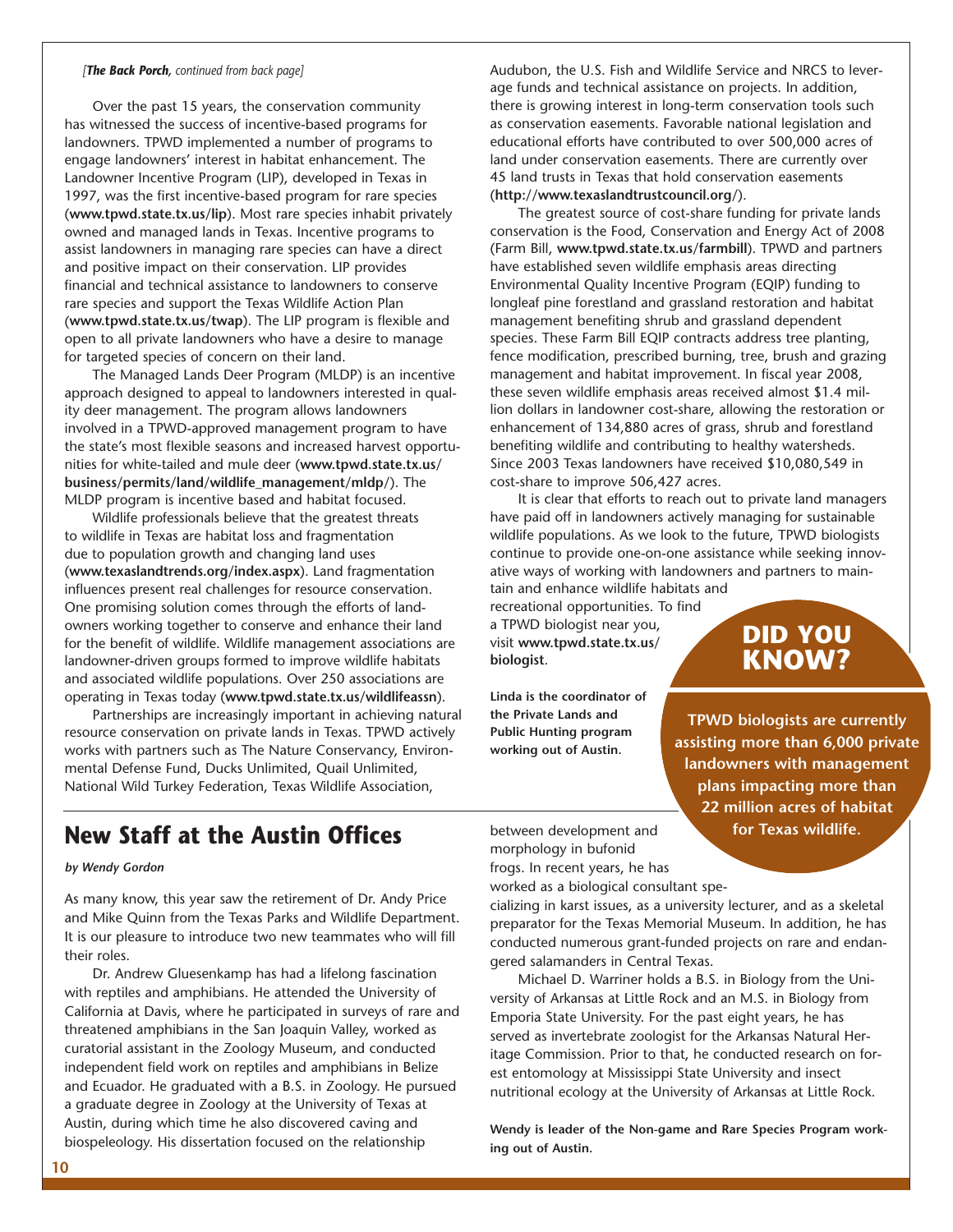## Habitips Simple things you can do on your

#### **In General**

- $\blacksquare$  Monitor grazing pressure on  $\blacksquare$  Focus on providing travel rangelands and move livestock | lanes and cover for birds accordingly
- **Example 2 Continue controlling feral Accord Example 2 Continue Controlling feral Accord February** hogs
- **Preserve brushy fence rows,** shelterbelts and critical wildlife  $|$  needed cover by fencing
- **Order survey kits for Texas** Nature Tracker programs such  $\parallel$  be planted in fall as Hummingbird Roundup and Texas Horned Lizard Watch **CONTROLL** CONTROL 25 needed

#### **November**

- Monitor use and condition of winter view and colored flowers
- Move livestock off of fall food plots for wildlife **begins**
- Order spring-planted annual  $\mathcal{L}_{\mathcal{A}}$ seedlings for the nesting season
- Construct brush piles needed for winter cover
- **Begin developing winter pre**scribed burn plans  $\parallel \blacksquare$  If trained begin trapping
- 
- П firewise defensive zone

#### **December**

- **Prepare fireguards for pre**scribed burning program
- $\Box$  Disk in proximity to woody  $\Box$  age wetland vegetation cover to provide habitat interspersion for game birds **April**
- Get prescribed burn equipment ready
- Strip disk to encourage native  $\parallel$  nesting cover and plant food resources
- $\blacksquare$  Focus on providing travel lanes and cover for birds and burn equipment

#### **January**

- **Prepare fireguards for pre-**
- **Disk in proximity to woody Protect turkey roosts in areas** cover to provide habitat inter-  $\vert$  with limited numbers of spersion for game birds
- Get prescribed burn equipment ready flower blooms

- Strip disk to encourage native food resources
- 

- Conduct prescribed burns as
- $\blacksquare$  Begin planting annual seedlings — perennials should
- Monitor turkey flocks
- Conduct mechanical brush
- Disk wetland areas to **T** encourage moist soil plants as needed
- $\mathbb{R}^n$ Look for early spring wildkey vegetation going into  $\parallel$  flower blooms — mostly gold
	- Hummingbird migration
	- Repair and install nestboxes

#### **March**

- Disk fire lanes as needed brown-headed cowbirds
- Clean up leaf litter within your **Plant native grasses, forbs**  $\frac{1}{2}$  and lequmes
	- T. Conduct prescribed burns as needed
	- Watch for developing wild-**Tale** flower blooms
	- De-water flooded to encour-

- Monitor grazing to provide diversity
- Clean and store prescribed
- Develop a checklist of birds you see in various locations note habitat use
- $\mathcal{L}_{\mathcal{A}}$ Continue trapping brownscribed burning program and headed cowbirds if trained
	- large trees
	- **Continue monitoring wild-**

# Wild Stuff!

### **Wildscapes DVD or Introduction to Texas Turtles booklet**

Send an e-mail request to mark.klym@tpwd.state.tx.us



## **Hummingbird Wheel**

This 10" full-color identification wheel is a helpful reference to keep nearby when you watch the hummingbirds. Sixteen hummingbird species are featured, all of which have been documented in Texas! For each bird, the wheel tells you its range in North America, habitat type, and distinguishing features of both males and females.



Send \$11.95 (shipping and handling included) to Texas Hummingbird Roundup, 4200 Smith School Road, Austin, Texas 78744.



## **Wildlife Posters**

**Venomous Snakes of Texas** (pictured), **Endangered Animals, Migratory Landbirds of the Southeast, Common Feeder Birds of Eastern North America, Common Feeder Birds of Western North America**, **You Can Help Texas Turtles** (pictured)

\$2 each plus \$3 shipping and handling for up to 4 posters. Add \$1 for each additional poster.

Visit **www.tpwd.state.tx.us/business/shop/posters/**  for order form.